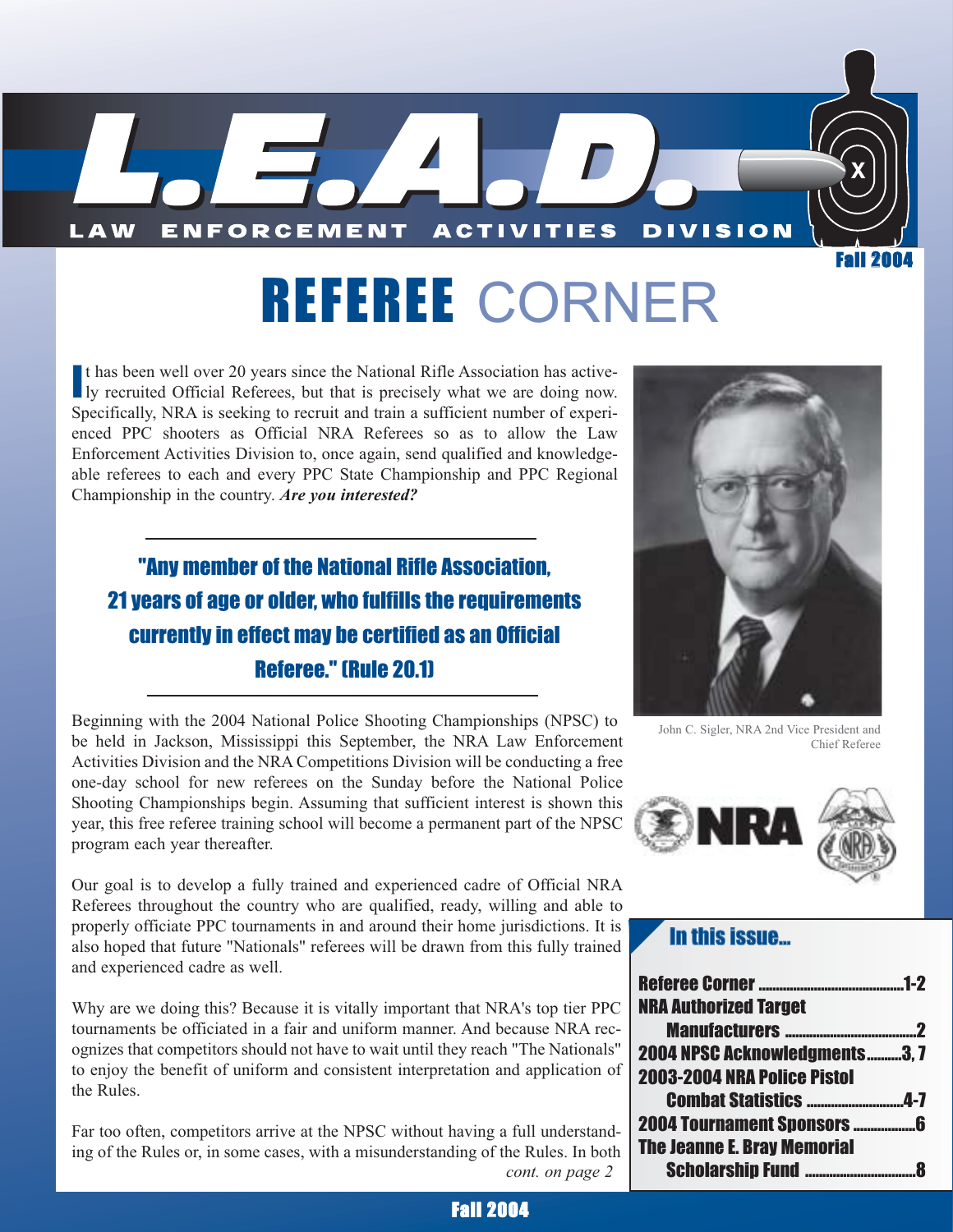NRA Authorized Target **Manufacturers** 

#### PPC Competitors -- TAKE NOTE

At the NRA Police Combat and Regional and Texas State Championship matches, hosted by the Texas Department of Public Safety in Florence, Texas, on June 2-5, 2004, it was discovered that several matches had been shot using "B-27" targets supplied by Law Enforcement Targets, Inc., of St. Paul, Minnesota. Law Enforcement Targets, Inc., is not licensed by NRA to produce B-27 targets. NRA Police Pistol Combat Rules, at 4.1, requires that only targets printed by NRA licensed manufacturers, bearing the NRA Official Competition target seal, be used in NRA sanctioned competitions. As a result, NRA refused to record the scores fired on the unauthorized targets. This decision was protested. The NRA Protest Committee denied the protests.

NRA has offered licenses to three target manufacturers to produce B-27 targets: National Target Company, American Target Company, and Alco Target Company. The Official Competition target seal is shown below:



You are advised that NRA will not record scores fired on targets which are not printed by a licensed manufacturer and which do not contain the Official Competition target seal. If you have any questions regarding this Advisory please do not hesitate to contact me at (703) 267-1256.

James H. Warner, NRA Assistant General Counsel

#### *cont. from page 1*

cases, had the competitor been exposed to tournament conditions wherein an experienced and properly trained Official NRA Referee was working, he or she might have avoided an embarrassing problem or situation at "The Nationals." And we all know that a problem with the Rules usually means that the competitor all too frequently loses both concentration and confidence, qualities absolutely essential to a good NPSC performance.

I retired from police work over 13 years ago and, although I still shoot

#### LEAD Newsletter is published four times a year by the National Rifle Association for the benefit of NRA Certified Police Instructors and PPC shooters.

|        | <b>Director</b> Ron Kirkland |
|--------|------------------------------|
| Editor | Patricia A. Zollman          |
| Design | Amanda D. McCullough         |

**http://www.nrahq.org/law Tel: 703-267-1640**

PPC with the guys for fun, I retired from actively competing in NRA PPC tournaments almost 20 years ago - but I still love my sport. At one time in my life, NRA PPC competitive shooting was my life. The lessons I learned from shooting in and preparing for PPC matches carried over into many other aspects of my life, and I am truly grateful for that experience.

Now I try to give something back to my sport by serving as a referee. It is a job that many people do not want but it is a job that must be done if other competitors are to enjoy a level playing field upon which to compete. Being a referee can be rewarding and it can be fun.

I enjoy being around competitive shooters and I enjoy being around cops, especially cops who are just beginning to learn the joys and frustrations of the shooting sports. Being an NRA Police Combat referee allows me to enjoy the best of both worlds.

You do not have to give up active competition to become an Official NRA Referee. In fact, many of your NPSC Referees at Jackson are still competing in their local Police Combat Leagues at home, in Regional Championships, State Championships and in their home-state Governor's Twenty Programs.

I encourage you to at least consider becoming an Official NRA Referee. If you are interested in becoming an Official NRA Referee for Police Competitions, please contact Patricia Zollman at (703) 267-1632. Or, please feel free to contact me through my office at NRA Headquarters at (703) 267-1040.

This is your opportunity to give back to the sport that has given so much to you - become an Official NRA Referee.

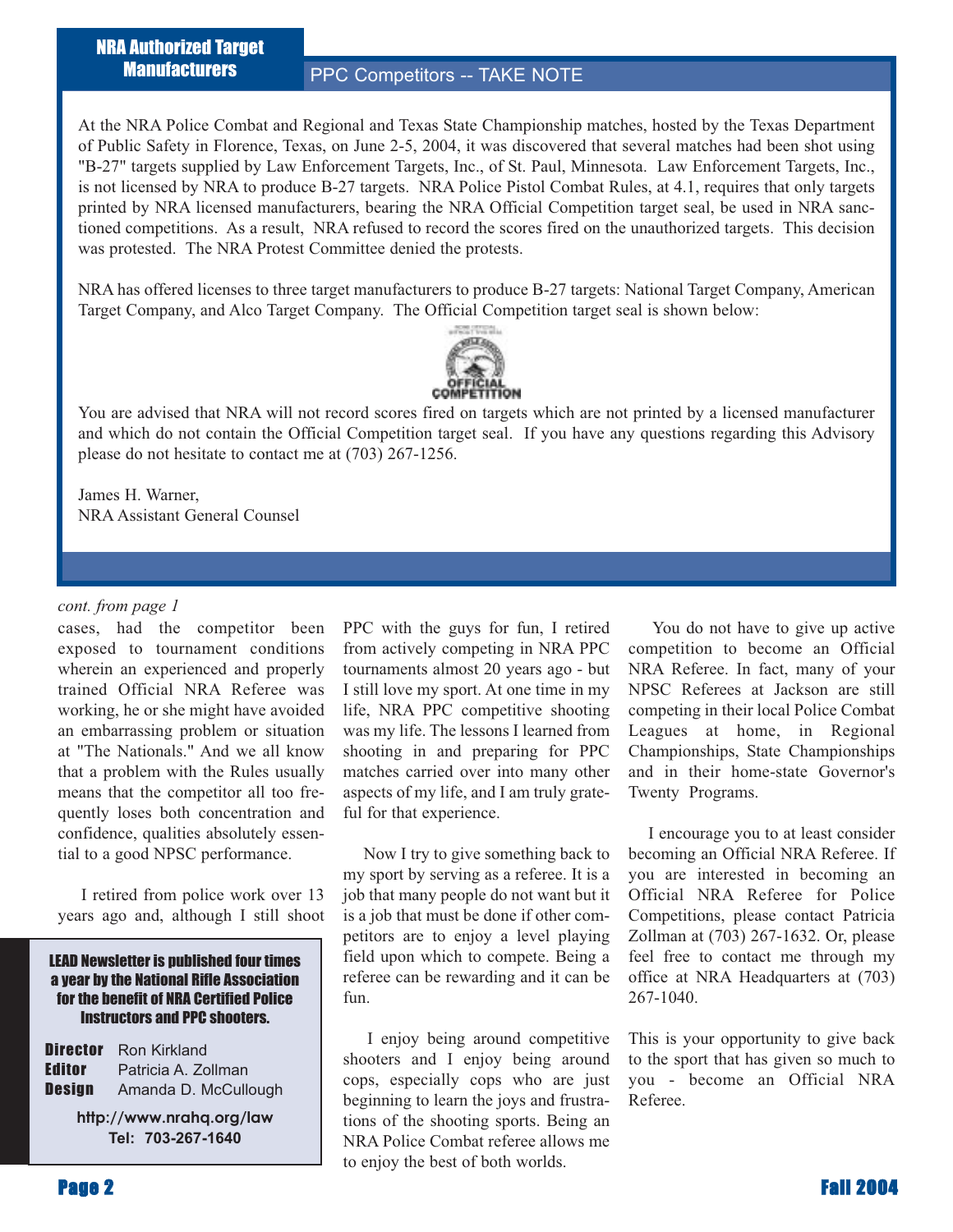# 2004 NPSC Acknowledgments

*The NRA expresses its deep appreciation and gratitude to the following organizations for their support of the 2004 NRA National Police Shooting Championships.*

#### The NPSC is made possible through funding from the National Rifle Association of America \*\*\*\*\*\*

Davidson's Law Enforcement Endowment and the Law Enforcement Training Endowment of The NRA Foundation

#### 2004 NPSC Official Match Sponsors

Benelli U.S.A. Beretta U.S.A. Colt's Manufacturing Company FNH USA, Inc. Glock, Inc. Heckler & Koch Jackson Police Department Remington Arms Company Rock River Arms Sentry Group Sigarms, Inc. Smith & Wesson Springfield Armory Sporting Arms and Ammunition Manufacturers Institute Sturm, Ruger & Company Winchester Ammunition

#### 2004 NPSC Special Event Sponsors

Action Works Beretta U.S.A. Bob Jones Gunsmithing Clark Custom Guns FNH USA Thomas Foley Glock, Inc. Heckler & Koch, Inc. Holiday Inn Express Holiday Inn North Laser Devices Laser Shot Ramada Inn Southwest Remington Robert Marvel Custom Shooter's Paradise Springfield Armory STI International Timpko Custom Gunsmith Taurus International United Cutlery

*(cont.on page 7)*

# NEW ONLINE **STORE**

The NRA has a new online store for program materials! If you are interested in purchasing items related to law enforcement training and competition, civilian instruction, gun safety and more, go to:

#### http://materials.nrahq.org/go/

You may want to bookmark this site as it is being updated with new items on a regular basis.



# **NRA Members Exercise your rights!**

The following is an **IMPORTANT ANNOUNCEMENT** for NRA Members who are Law Enforcement Officers

As an NRA Member, you are eligible for \$25,000 of Accidental Death Coverage if your death is the result of an accident that occurred while in the Line of Duty. This is provided to our Law Enforcement NRA Members at No-Cost-To-You.

To request a brochure, designate a beneficiary, or file a claim for this No-Cost-To-You Insurance Protection

### Please call 1-877-672-3006

For information regarding other NRA Endorsed Insurance Benefits please visit www.nraendorsedinsurance.com

Underwritten by: Life Insurance Company of North America. a CIGNA Company



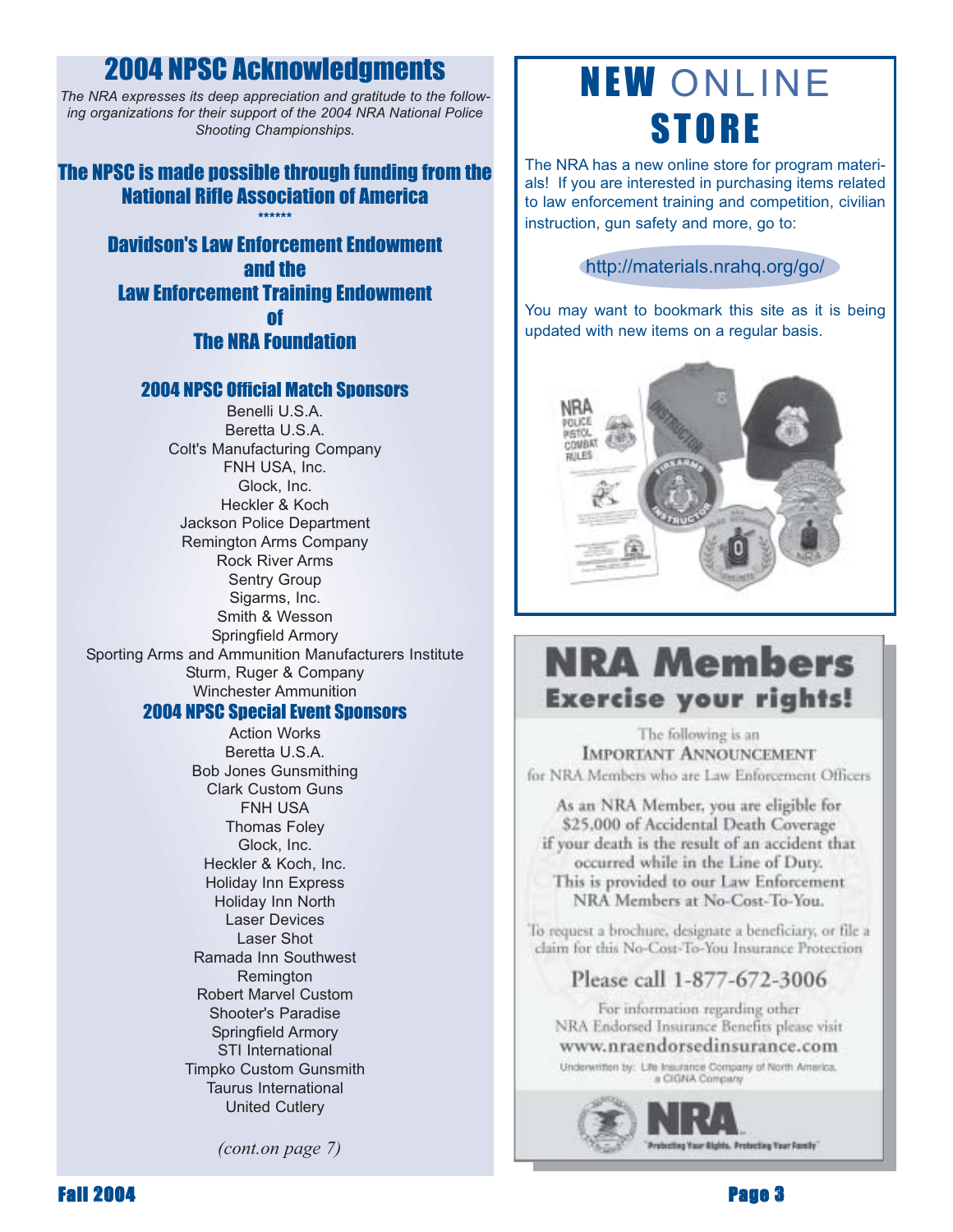# Revolver and Semi-Automatic Pistol Distinguished Programs

The NRA Distinguished and Semi-Automatic Pistol Programs are similar to the Distinguished Program operated by the Corporation for the Promotion of Rifle Practice and Firearms Safety (Civilian Marksmanship Program). NRA Distinguished Matches are fired at both the Regional and National levels of competition where officers compete to earn a total of 30 points to obtain their distinguished rating. These matches are service oriented in that the firearms and ammunition requirements are more stringent than in normal competition. The following officers earned their Distinguished Badges during the 2003-2004 shooting season:



#### Revolver Distinguished

| Jeffrey D. Sones     | Texas Department of Public Safety          | #702 |
|----------------------|--------------------------------------------|------|
| Matthew R. Weber     | Fort Worth (TX) Police Department          | #703 |
| Jamie S. Shattuck    | Norman (OK) Police Department              | #704 |
| David Senko          | LN.S.                                      | #705 |
| <b>Harry Russell</b> | Baltimore (MD) Co. Sheriff's Office        | #706 |
|                      | <b>Semi-Automatic Pistol Distinguished</b> |      |
| R. A. White          | Louisiana State Police                     | #217 |
| Jeff Morrison        | U.S. Border Patrol                         | #218 |
| <b>Richard Velez</b> | New York Police Department                 | #219 |
| Steven L. Voigt      | Hanford Patrol (WA)                        | #220 |
| Patricia K. Fant     | Los Angeles County Sheriff's Office        | #221 |
| Dennis M. Pickering  | Coral Springs (FL) Police Department       | #222 |
| Tom E. Dunn          | MTA Police Department (NY)                 | #223 |
| Sam Conway           | <b>Federal Law Enforcement Training</b>    |      |
|                      | Center                                     | #224 |
| Matthew T. Schwarz   | Muscatine (IA) Police Department           | #225 |
| Paul R. Kelly        | Maryland Police Training Commission        | #226 |
| Harry Russell        | Baltimore (MD) Co. Sheriff's Office        | #227 |
|                      |                                            |      |

# 2003-2004 PPC Statistics

NRA has special programs for law enforcement officers acknowledging excellence in competitive shooting. This newsletter includes listings of officers who have excelled in Police Pistol Combat in the year 2004 and the end of 2003. Apologies go out to those officers who did not get mentioned due to unreported tournaments or scheduling deadlines.

### NRA 1480 and 1490 Honorary Clubs

Membership in these clubs is acquired by equaling or surpassing 1480/1490 scores in NRA sanctioned Registered Outdoor Police Pistol Combat Tournaments. An officer who becomes a member of the 1480 Honorary Club will be sent an honorary letter from the NRA Secretary and an engraved 1480 Club Medallion. Members of the 1490 Club are

#### 1480 Club Award 1490 Club Award

Alan Tanaka Edgardo Tolentino Arturo Velez Charles Matt Richard T. McGahey Thomas Noto Ronald C. Latham Sammy B. Lovelace Wendell Lucas Ron W. Kelley Richard J. Kothlow Greg Ladas Neil Goldberg

Brad J. Hanson Jeff D. Jirak Don Dietrich James M. Garrison Mark Stevens Truman Carter Jeff G. Morrison Jamie S. Shattuck Robert Shiflett Joel Reed Donna Selman Jude Autin

sent an honorary letter from the NRA Secretary and a 1490 Club Medallion embedded in Lucite featuring their name.

We are delighted to announce that the following officers were admitted into the 1480 or 1490 Honorary Clubs during 2003-2004:

Richard Velez Darren Versiga Milton Williams Mark Owensby Roberto Santos John E. Hillhouse Sam Conway



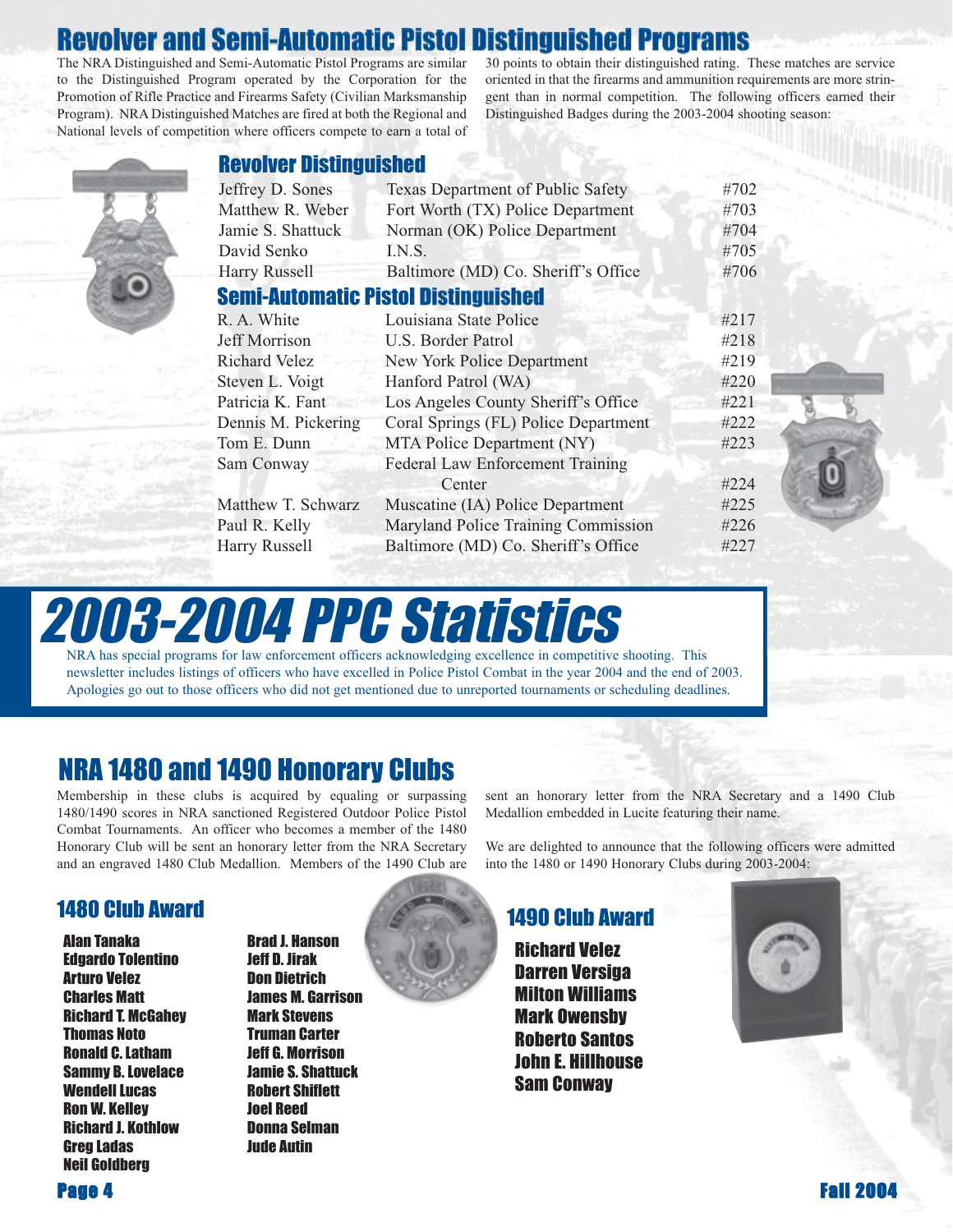# 2003 Governor's Twenty Results

Strong, nationwide participation continues in the NRA Governor's Twenty Program for law enforcement officers. Officers compete, within their respective state, during a year-long series of NRA sanctioned police pistol combat tournaments. At the end of each year the sponsoring club submits their top shooter to NRA for official recognition. Below is a list of winners and the states they represented in the NRA's 2003 Governor's Twenty Program.

Depicts a Governor's 10

Alabama Alabama Police Pistol Association Joe Pearson Arkansas **El Dorado Police Pistol Team** Danny Farley California California Police Pistol Association Marc Cobb Delaware DE Law Enforcement Marksman Assn. Gene Esham Florida Florida Police Combat League Jack Ragsdale Georgia Georgia Police Marksmanship League John L. Farley Iowa **Iowa Police Combat League Iowa James Loveland** Louisiana\* **Louisiana Police Marksman Association** Sam Nixon Michigan Michigan Police Pistol Association Richard Shene New Jersey **Tenafly R&P Club** Robert Schwartzkopf New York New York Police Combat Association Richard Velez North Carolina **NC Police Combat Pistol League** Mitchell E. Carter Oklahoma **Woodward County Pistol Team** Tony Fike Pennsylvania Pennsylvania Police Combat Assoc. James E. Bramhall Rhode Island\* RI Police Pistol Combat League Vincent Pezzi South Carolina **South Carolina Police Combat League** Marion Baker Texas **Dallas Police Pistol Team** Rene Dominguez Virginia Virginia Police Revolver League Mike Talbert West Virginia **West VA Police Combat Pistol Assn.** Steve Habursky Washington WSPPA Steven L. Voigt

# N A T I O N A L R E C O R D S

Revolver, Match #1: Standing Without Support at 7 & 15 Yards (Perfect score: 240-24X) Anthony T. Mayes 240-24X 09/06/03 Roberto Santos 240-24X 09/20/03 Danny J. Conway 240-24X 10/11/03 Anthony M. Fike 240-24X 02/21/04 *Woman Record* Gina Hernandez 240-23X 04/17/04 Revolver, Match #2: Kneeling & Standing at 25 Yards (Perfect score: 180-18X) *Woman Record* Cathy Schroeder 180-18X 09/13/03 **Revolver, Match #3: Prone & Standing at 50 Yards** (Perfect score: 240-24X) Robert Vadasz 240-21X 04/17/04 **Revolver, Match #5: NRA National Police Course** (Perfect score: 600-60X) *Woman Record* Nancy Rothschild 599-41X 04/17/04 **Off-Duty Revolver:** (Perfect score: 480-48X) *Woman Record* Cathy Schroeder 480-35X 10/11/03

| <b>Semi-Auto, Match #1:</b> Standing Without Support at 7 & 15 |             |          |
|----------------------------------------------------------------|-------------|----------|
| Yards (Perfect score: 240-24X)                                 |             |          |
| Marc Cobb                                                      | 240-24X     | 04/17/04 |
| <b>Semi-Auto, Match #2:</b> Kneeling & Standing at 25 Yards    |             |          |
| (Perfect score: 180-18X)                                       |             |          |
| Robert Vadasz                                                  | $180-18X$   | 04/17/04 |
| Woman Record                                                   |             |          |
| Nancy Rothschild                                               | $180 - 14X$ | 09/20/03 |
| Semi-Auto, Match #4: Standing Without Support at 25 Yards      |             |          |
| (Perfect score: 240-24X)                                       |             |          |
| Robert Vadasz                                                  | $240 - 21X$ | 09/20/03 |
| Woman Record                                                   |             |          |
| Dorcia Meador                                                  | 240-9X      | 06/19/04 |
| <b>Semi-Auto, Match #5: NRA National Police Course</b>         |             |          |
| (Perfect score: 600-60X)                                       |             |          |
| Woman Record                                                   |             |          |
| Stefanie Diaz                                                  | 598-40X     | 09/20/03 |
| Semi-Auto, Match #6: (Perfect score: 1500-150X)                |             |          |
| Gina Hernandez 1483-88X                                        |             | 04/17/04 |
| <b>Stock Semi-Auto: (Perfect score: 480-48X)</b>               |             |          |
| Woman Record                                                   |             |          |
| Cathy Schroeder                                                | 480-35X     | 10/11/03 |
| <b>Semi-Auto Distinguished: (Perfect score: 600-60X)</b>       |             |          |
| Philip Hemphill                                                | 600-37X     | 09/20/03 |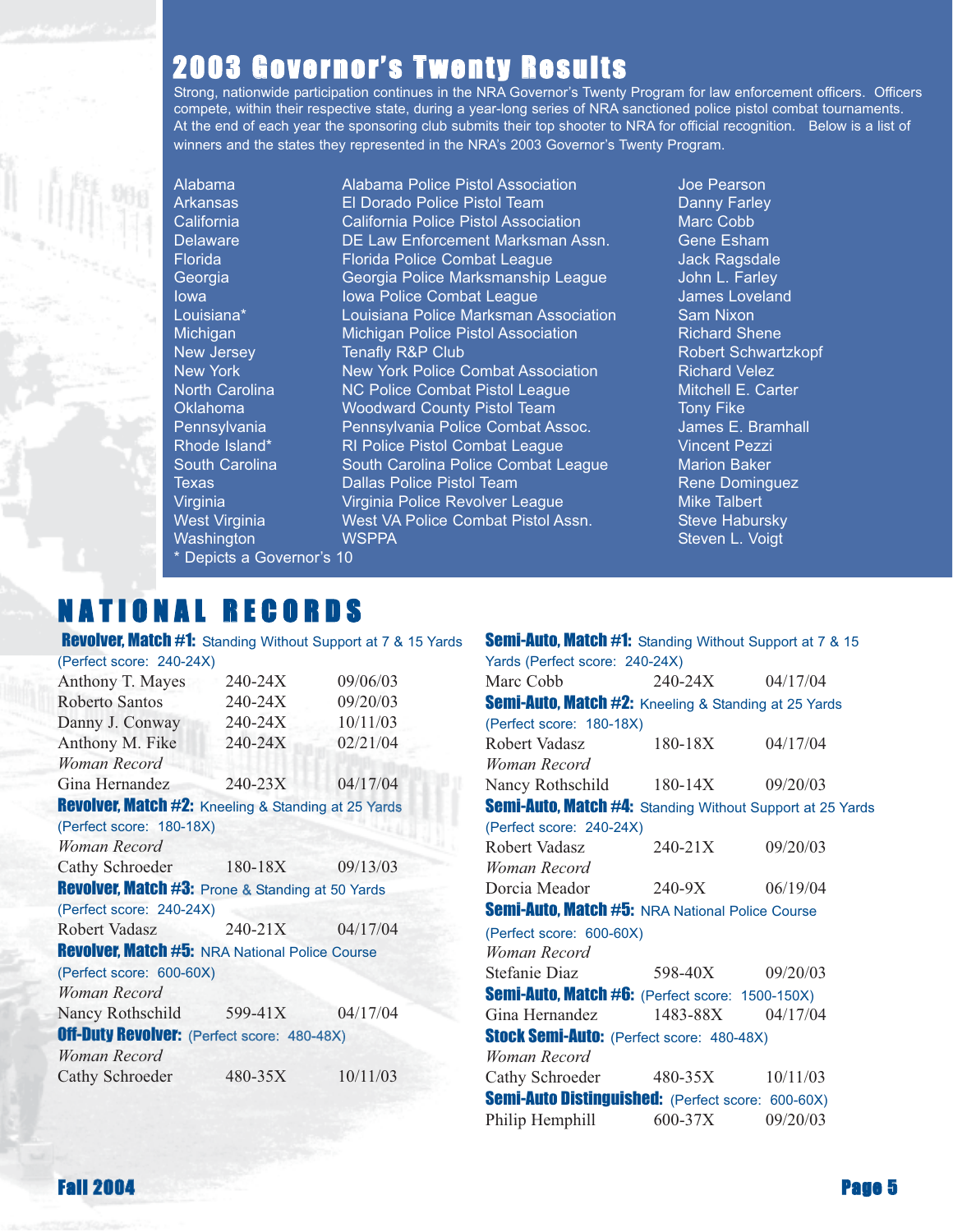# NRA Police Pistol REGIONAL Results

# We would like to take this opportunity to thank the following departments, organizations and pistol teams for hosting NRA 2004 Tournament Sponsors

Sanctioned Police Pistol Tournaments during the 2004 shooting season. *We greatly appreciate all the hard work and effort put into conducting these events and look forward to working with each of you again next year!*

Alabama Police Pistol Association Bridge & Tunnel Police Combat Shooters Ltd. (NY) California Police Pistol Association City of Tulsa Security (OK) Dallas Police Pistol Team (TX) Detroit Police Pistol Team (MI) El Dorado Police Pistol Team (AR) Fairfield Sportsmen's Association (OH) Florida Police Combat League Ft. Worth Police Department (TX) Georgia Police Marksmanship League Hanford Patrol Pistol Team (WA) Hole In The Wall (OK) Idaho Police Revolver League Iowa Assoc. of Chiefs of Police and Police Officers Iowa Dept. of Corrections Shooting Team Iowa Police Combat League Jett Williams Police Shoot-Out (TN) Lebanon Co. Police Combat Pistol Club (PA) Lincoln Police Pistol Team (NE) Louisiana Police Marksman Assoc. Louisville Metro Corrections Department (KY) Marion Police Pistol Team

Maryland Police Combat Association Memphis Police Pistol Team (TN) Michigan Police Combat Pistol Assn. Mississippi Police Marksman's Assoc. MS Highway Patrol Pistol Team New York Police Combat Association North Carolina Police Combat Pistol League Oklahoma LE Shooter's Association Pauls Valley FOP Lodge #167 (OK) Pennsylvania Police Combat Assoc. Piedmont Sportsman Club (VA) Raleigh County Sheriff's Department (WV) RI Police Pistol Combat League Seattle Police Athletic Association (WA) South Carolina Police Combat League Spokane Police Combat Pistol Club (WA) Tenafly Rifle & Pistol Club (NJ) Texas Dept. of Public Safety Pistol Team TN Law Enf. Officer's Association Vermont Police Pistol Combat League Virginia Police Revolver Association Woodward Co. Pistol Team (OK)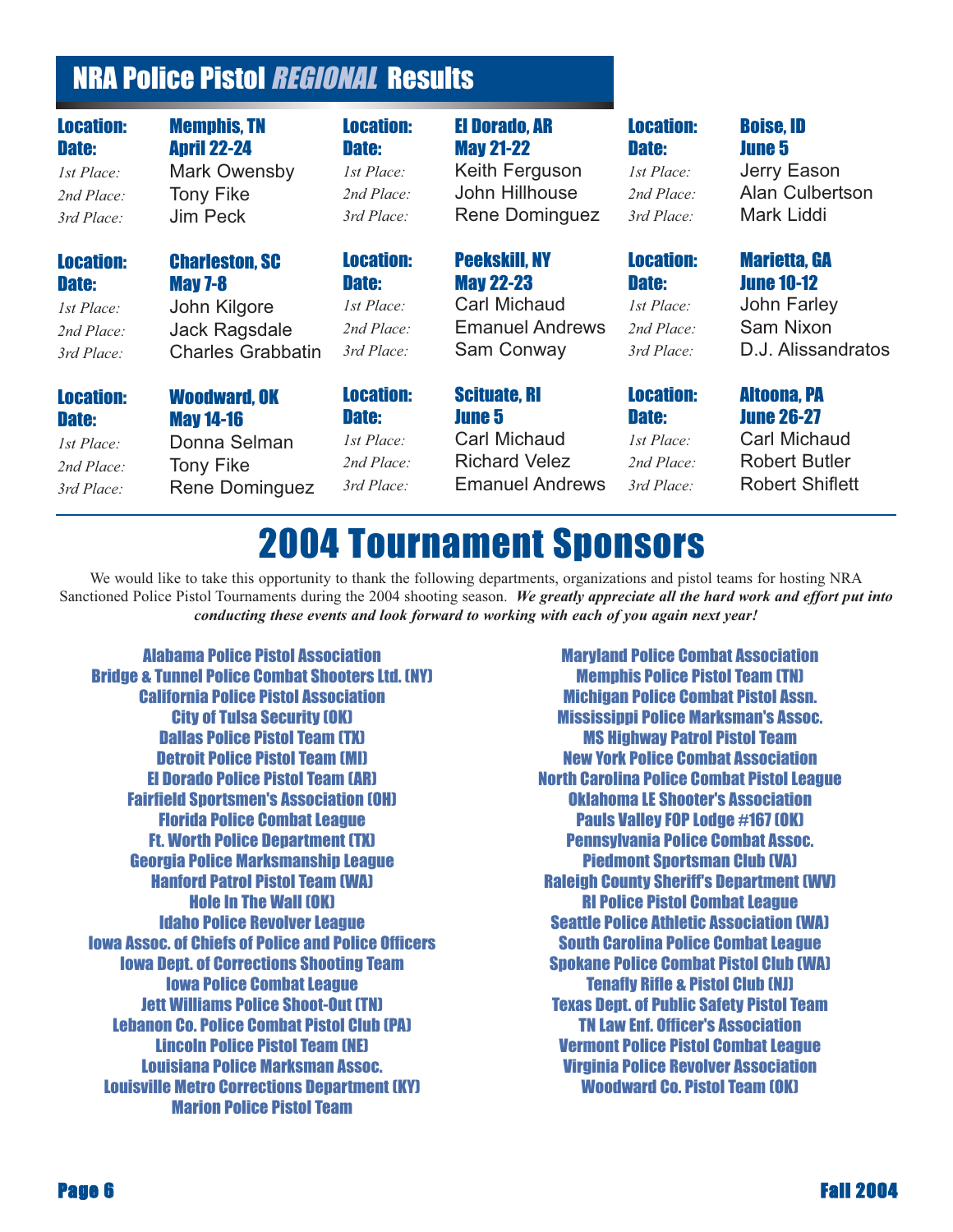# 2003 NRA Police State Team Postal Match Results



| <b>Winning Team</b><br><b>Mississippi Highway Patrol</b><br>8924-613X |                  | <b>2nd Place Team</b><br><b>Dallas Police Department Pistol</b><br><b>Team (TX)</b><br>8923-579X |                  | <b>3rd Place Team</b><br><b>California Police Pistol</b><br><b>Association</b><br>8922-533X |                 |
|-----------------------------------------------------------------------|------------------|--------------------------------------------------------------------------------------------------|------------------|---------------------------------------------------------------------------------------------|-----------------|
| <b>Philip Hemphill</b>                                                | <b>1492-117X</b> | <b>Clay Tippit</b>                                                                               | <b>1495-107X</b> | <b>John Pride</b>                                                                           | 1494-99X        |
| <b>Pat Cronin</b>                                                     | <b>1491-111X</b> | <b>David Venables</b>                                                                            | 1492-99X         | <b>Robert Vadasz</b>                                                                        | 1493-95X        |
| <b>Keith Ferguson</b>                                                 | <b>1487-94X</b>  | <b>Rene Dominguez</b>                                                                            | <b>1487-96X</b>  | <b>Paul Shumway</b>                                                                         | 1486-85X        |
| <b>John Hillhouse</b>                                                 | 1486-93X         | <b>Dorcia Meador</b>                                                                             | 1486-102X        | <b>Bob Barnes</b>                                                                           | <b>1485-96X</b> |

John Poole, II 1484-90X Roberto Santos 1479-85X

Dan Rawlinson 1485-100X Bobby Reed 1483-98X

2004 NPSC Product Contributors 511 Tactical Series Action Shooting Supply **Action Target** Action Works Alabama Police Pistol Association Alabama State Rifle & Pistol Association Allen Company American Association of State **Troopers** Anderson Munitions Incorporated Aristocrat Products Armor Holdings ASP, Inc (PDS Lighting) ATK Ammunition & Accessories ATK Ammunition & Related Products B and H Shooting Supplies Bagmaster Mfg. Inc. Bar-Sto Precision Machine Bell South Mobility Benelli USA Beretta USA Bianchi International Birchwood Casey Blackhawk Industries Bob Jones Gunsmithing Bounty Hunter Metal Detectors Brauer Brothers Manufacturing Co. Bushnell Sports Optics Worldwide CamelBak Products, Inc. Caswell Detroit Armor Companies Champions Choice City of Jackson Parks and Recreation Clark Custom Guns C-More Sight Systems Cobra Enterprises, Inc. Collector's Armory, Ltd. Crimson Trace Custom Sight Picture CZ-USA Guns Damascus Worldwide Danner, Inc. Delaware State Sportsmen's Association DeSantis Holster and Leather Goods Don Hume Leathergoods E.A.R., Inc./Insta-Mold El Dorado Police Pistol Team

Falcon Industries First Choice Armor & Equipment Florida Police Combat League FNH USA Fredendall Enterprises Gator USA Georgia Police Marksmanship League **Glock** Gould & Goodrich Gun Owners of New Hampshire Hansen Eagle Eye Head Lite Heckler & Koch Henry Repeating Arms, Co. Hogue Grips Illinois State Rifle Association Indiana State Rifle & Pistol Association, Inc. Iowa Police Combat League J&J Company Ka-Bar Knives Kahr Arms Kaltron-Pettibone Kel-Tec CNC Industries, Inc. Kestrel Pocket Weather Meters Kowa Optimed, Inc. Krispy Kreme Larry's Guns Inc. Laser Devices, Inc. Laser Shot Leapers, Inc. Loon Lake Decoy Company M-2 Food Coordinators Mag Instrument, Inc. Marlin Firearms Company Maryland Police Combat Association Metro Jackson Convention and Visitors Bureau MeproLight Night Sights Michaels of Oregon Company Michigan Ammo Company Midway USA Mil-Comm Products Company Militec, Inc. Millitt Sights Mississippi Police Supply National Sheriff's Association Nebraska Shooting Sports Association New York Police Combat Association Nill-Grips USA, LLC

North American Arms, Inc. Ohio Police Combat Pistol Association Oklahoma Shooters Otis Technology Pager Pal, Inc. Para-Ordnance Manufacturing, Inc. *Police and Security News* (Days Communications) *Police Magazine*/Bobit Publishing *Police Marksman* Precision Delta Proffitt's Machining RCBS Operations Redding Reloading Equipment Remington Ring's Manufacturing Robert Marvel's Custom Rock River Arms Rockwood Corporation Safariland, Ltd. Savage Range Systems Sentry Group Shooter's Choice Shooter's Paradise Sigarms Silencio/Safety Direct, Inc. Slip 2000 Smith & Wesson South Carolina Police Combat League Southern Belle Brass Speedfeed Sporting Arms & Ammunition Manufacturer's Institute Springfield Armory STI International Streamlight, Inc. Sturm, Ruger & Company Tac-Force Taurus International Texas Department of Public Safety Thomas G. Foley Timpko Custom Gunsmith **Trijicon** United Cutlery U.S. Target Technologies Van's Deer Processing Virginia Police Revolver Association Winchester Ammunition XS Sight Systems

Stefanie Diaz 1482-79X Nancy Rothschild 1482-79X